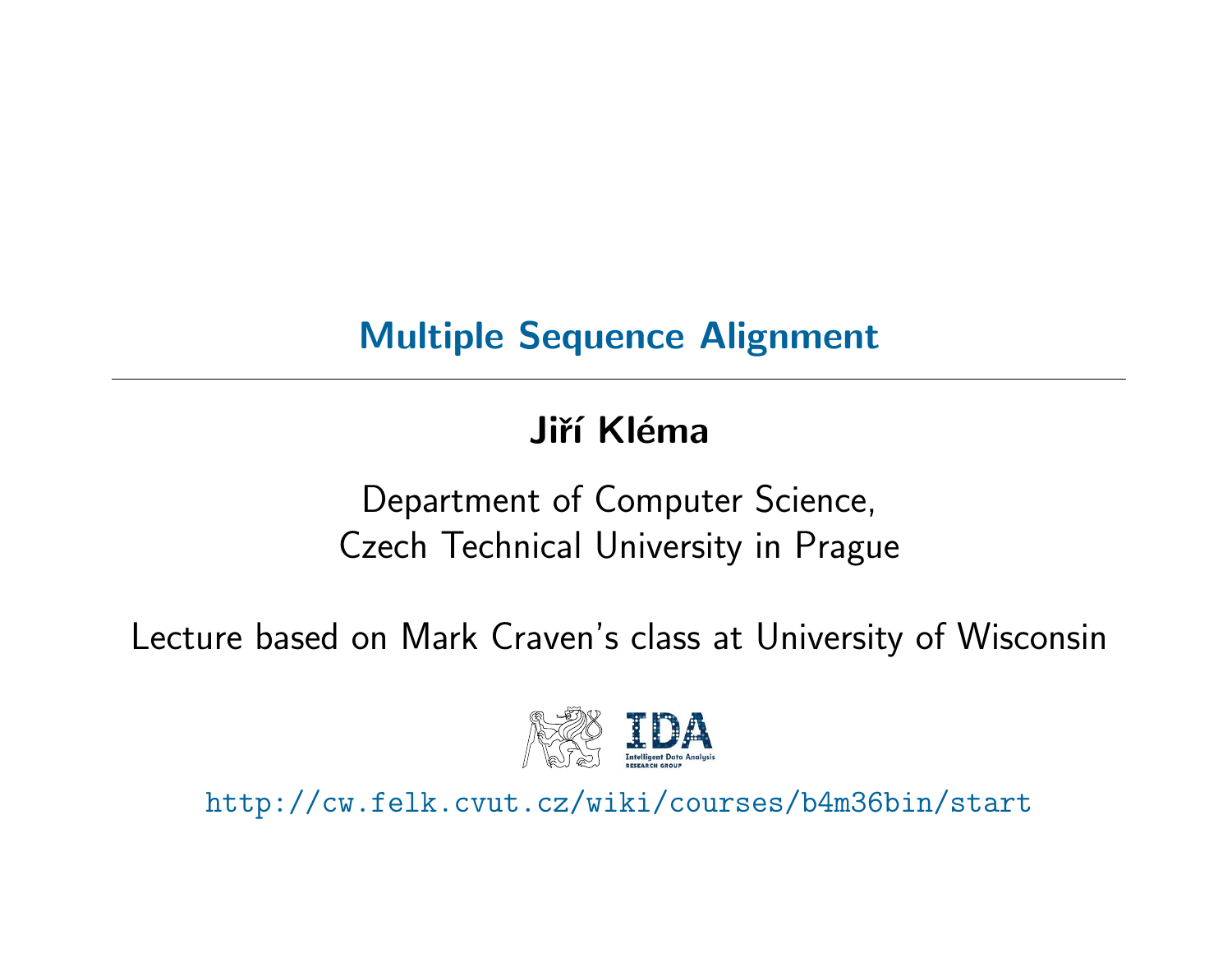#### **Overview**

**Multiple sequence alignment (MSA)** 

- − the algorithmic task,
- − biological motivation
	- \* why pairwise alignment is sometimes not enough,
- what is needed to score an alignment of multiple sequences?
	- $-$  can be done in a similar way as in the pairwise case,
	- − othe options abvailable too,
- optimal solution
	- − dynamic programming,
	- − not truly applicable for larger sequence sets.
- **heuristic solutions** 
	- − progressive alignment,
	- − statistical approaches (hidden Markov models, fast Fourier transform).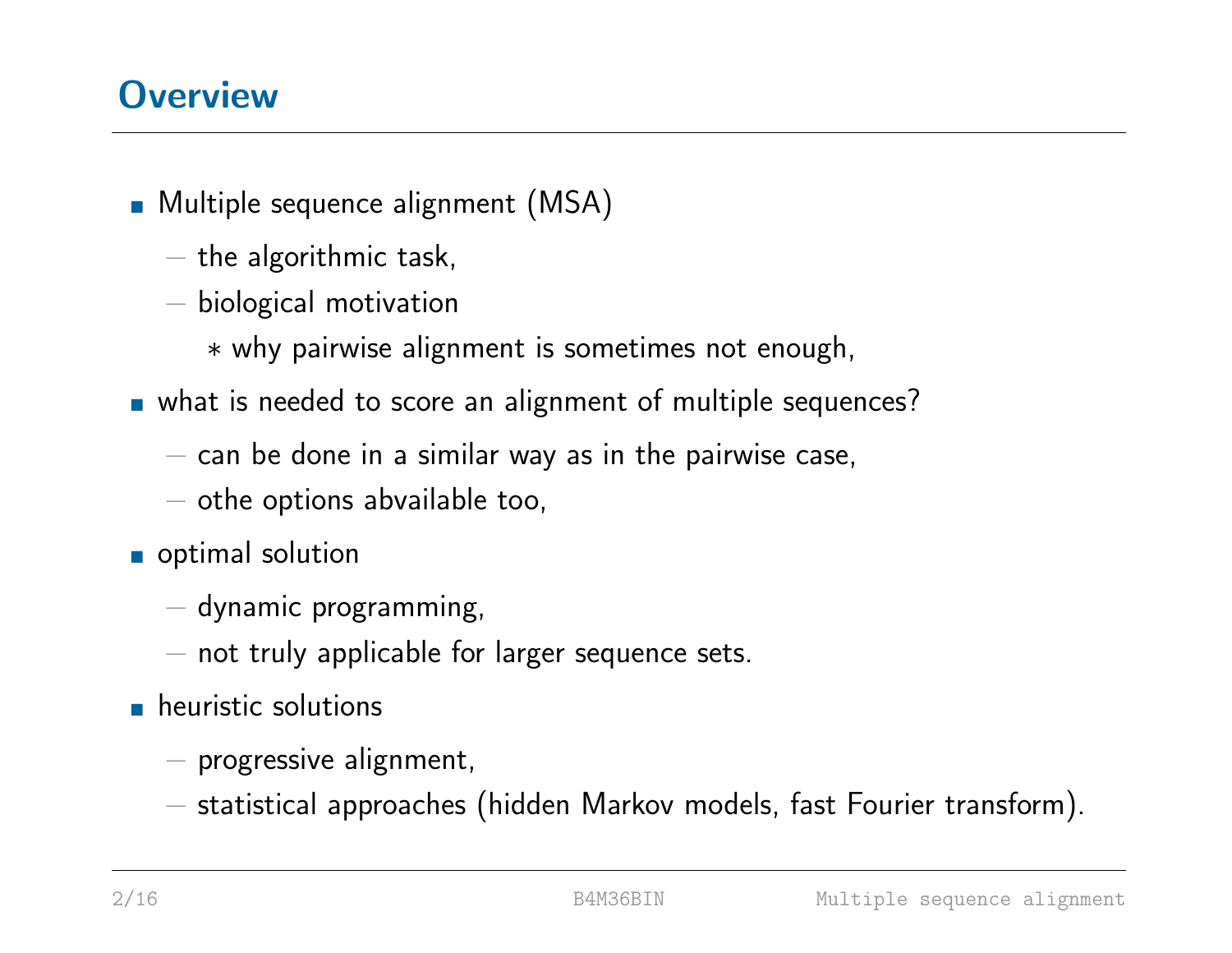### Multiple sequence alignment: task definition

Given

- $-$  a set of  $k$  sequences,  $k > 2$ ,
- − a method for scoring an alignment,

Do

− determine the correspondences between the sequences such that the alignment score is maximized,

**Example** 

| structure: | $\dots$ aaaaa $\dots$ bbbbbbbbbbbb ccccccccCCCddd       |
|------------|---------------------------------------------------------|
| 1tlk       | ILDMDVVEGSAARFDCKVEGY--PDPEVMWFKDDNP--VKESR----HFQ      |
| AXO1 RAT   | RDPVKTHEGWGVMLPCNPPAHY-PGLSYRWLLNEFPNFIPTDGR---HFV      |
| AXO1 RAT   | ISDTEADIGSNLRWGCAAAGK--PRPMVRWLRNGEP--LASON----RVE      |
| AXO1 RAT   | RRLIPAARGGEISILCQPRAA -- PKATILWSKGTEI -- LGNST---- RVT |
| AXO1 RAT   | ----DINVGDNLTLOCHASHDPTMDLTFTWTLDDFPIDFDKPGGHYRRAS      |
| NCA2 HUMAN | PTPOEFREGEDAVIVCDVVSS--LPPTIIWKHKGRD--VILKKDV--RFI      |
| NCA2 HUMAN | PSQGEISVGESKFFLCQVAGDA-KDKDISWFSPNGEK-LTPNQQ---RIS      |
| NCA2 HUMAN | IVNATANLGQSVTLVCDAEGF--PEPTMSWTKDGEQ--IEQEEDDE-KYI      |
| NRG DROME  | RRQSLALRGKRMELFCIYGGT--PLPQTVWSKDGQR--IQWSD----RIT      |
| NRG DROME  | PONYEVAAGOSATFRCNEAHDDTLEIEIDWWKDGOS--IDFEAOP--RFV      |
| consensus: |                                                         |

Durbin et al.: Biological Sequence Analysis: Probabilistic Models of Proteins and Nucleic Acids.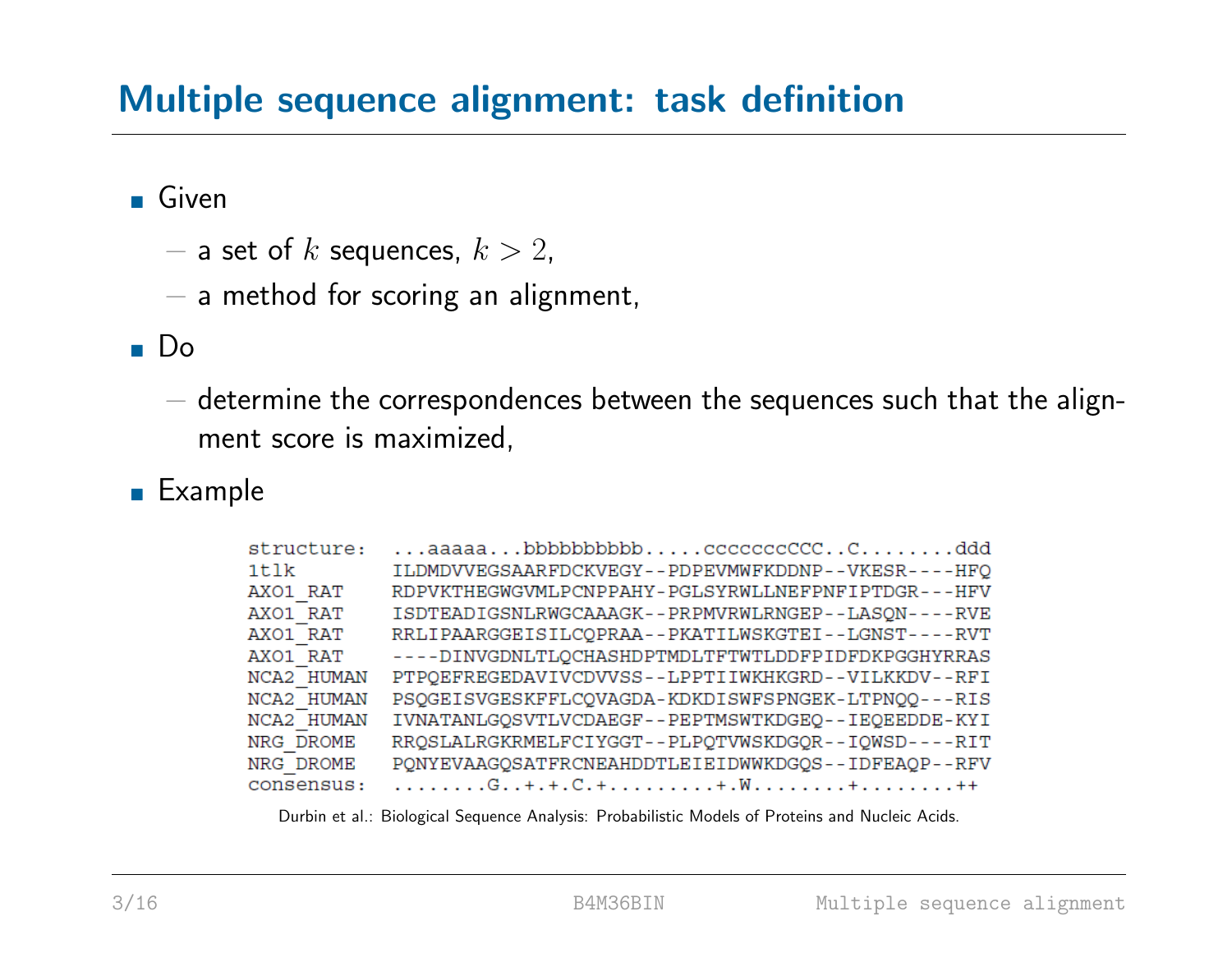- **determine evolutionary history of a set of sequences** 
	- − at what point in history did certain mutations occur?
	- − establish input data for phylogenetic analyses,
- **discover a common motif in a set of sequences** 
	- − e.g. DNA sequences that bind the same protein,
- **n** characterize a set of sequences
	- − e.g. a protein family,
	- − build a (simplifying) profile model for such a set,
	- − establish input data e.g. for a profile HMM,
- **Depth** build profiles for sequence-database searching
	- − PSI-BLAST generalizes a query sequence into a profile to search for remote relatives.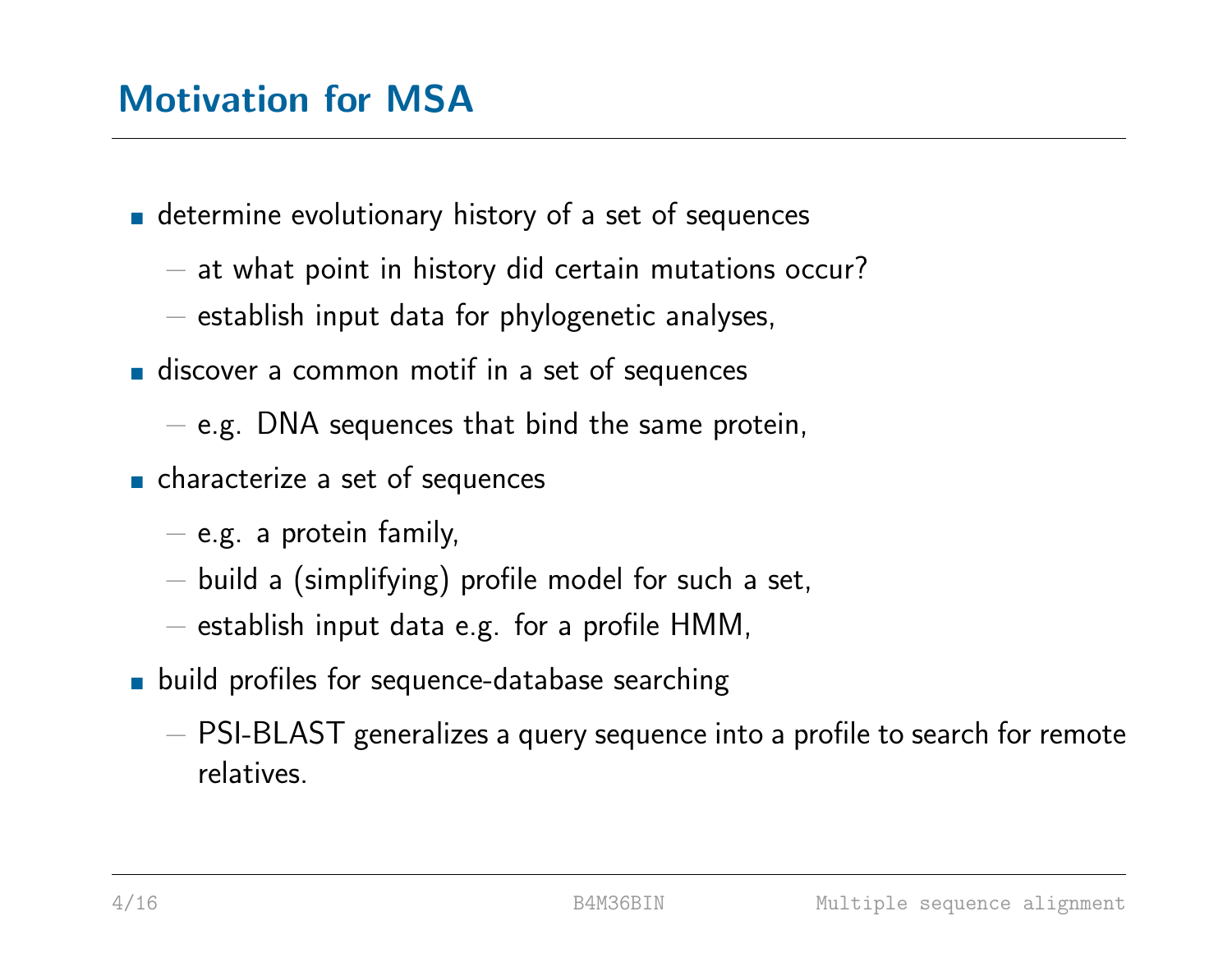## Scoring a multiple alignment

- ideally it should
	- $-$  be position-specific (some positions more conserved than others),
	- − consider evolutionary relationships among sequences (a phylogenetic tree),
- **n** in practice, many simplifying assumptions made
	- − usually, the individual columns of an alignment considered independent

$$
Score(m) = G + \sum_{i} S(m_i)
$$

− where  $G$  is a gap function and  $S(m_i)$  the score of the i-th column,

- $\blacksquare$  we will discuss two methods to estimate  $S(m_i)$ 
	- − sum of pairs (SP),
	- − minimum entropy.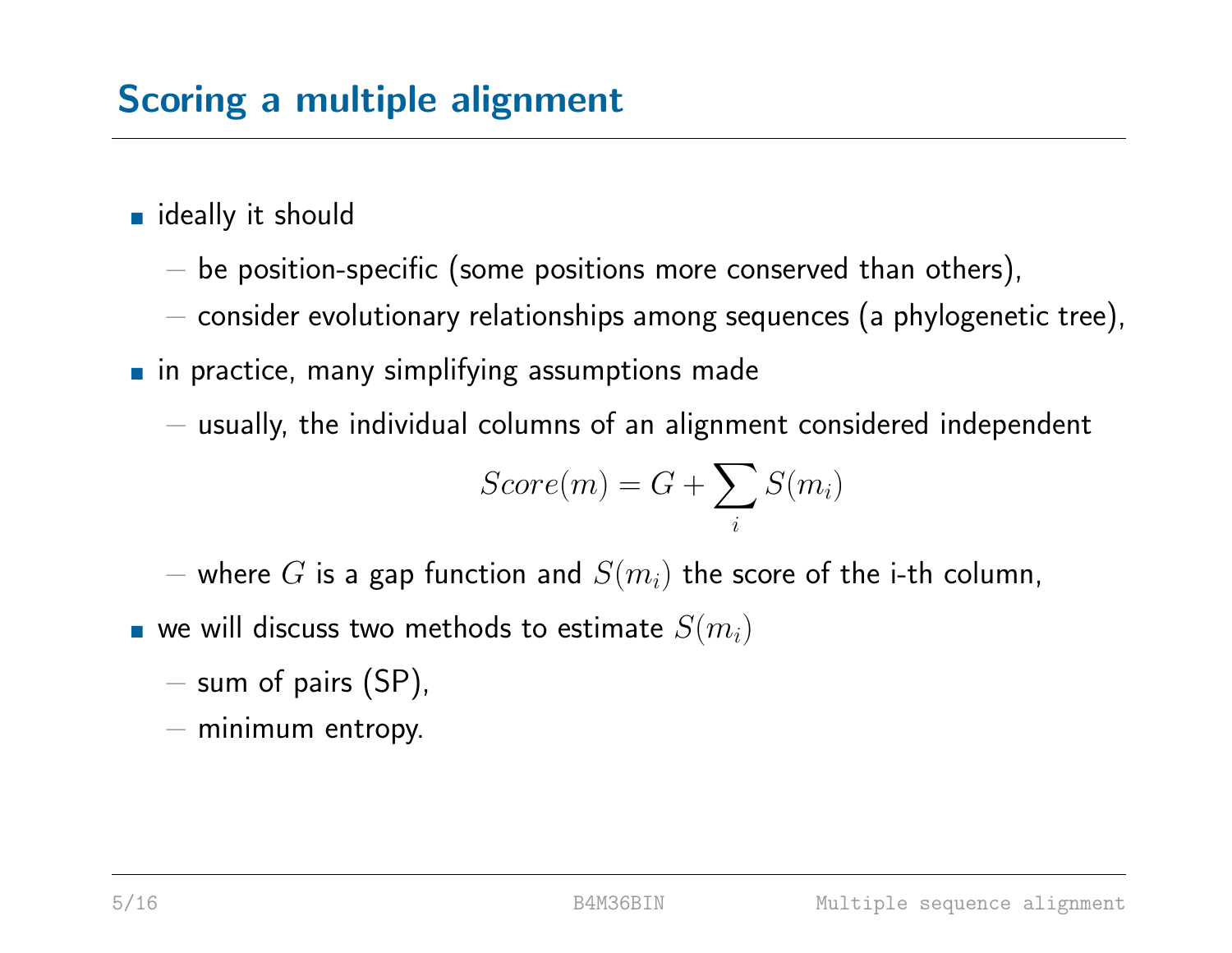### Scoring a multiple alignment: sum of pairs

compute the sum of the pairwise scores

$$
S(m_i) = \sum_{l < m} s(m_i^l, m_i^m)
$$

 $\delta - m^{l}_{i} =$  character of the l-th sequence in the i-th column,

 $- s(a, b) =$  substitution score for a and b,

- seems to be perfectly natural, however
	- $-$  each sequence is scored as if it descended from the  $k-1$  other sequences instead of a single ancestor,
	- − does not perfectly fit with log-odds pairwise substitution scores

$$
\log \frac{p_{abc}}{p_a p_b p_c} \neq \log \frac{p_{ab}}{p_a p_b} + \log \frac{p_{ac}}{p_a p_c} + \log \frac{p_{bc}}{p_b p_c} = \log \frac{p_{ab} p_{ac} p_{bc}}{p_a^2 p_b^2 p_c^2}
$$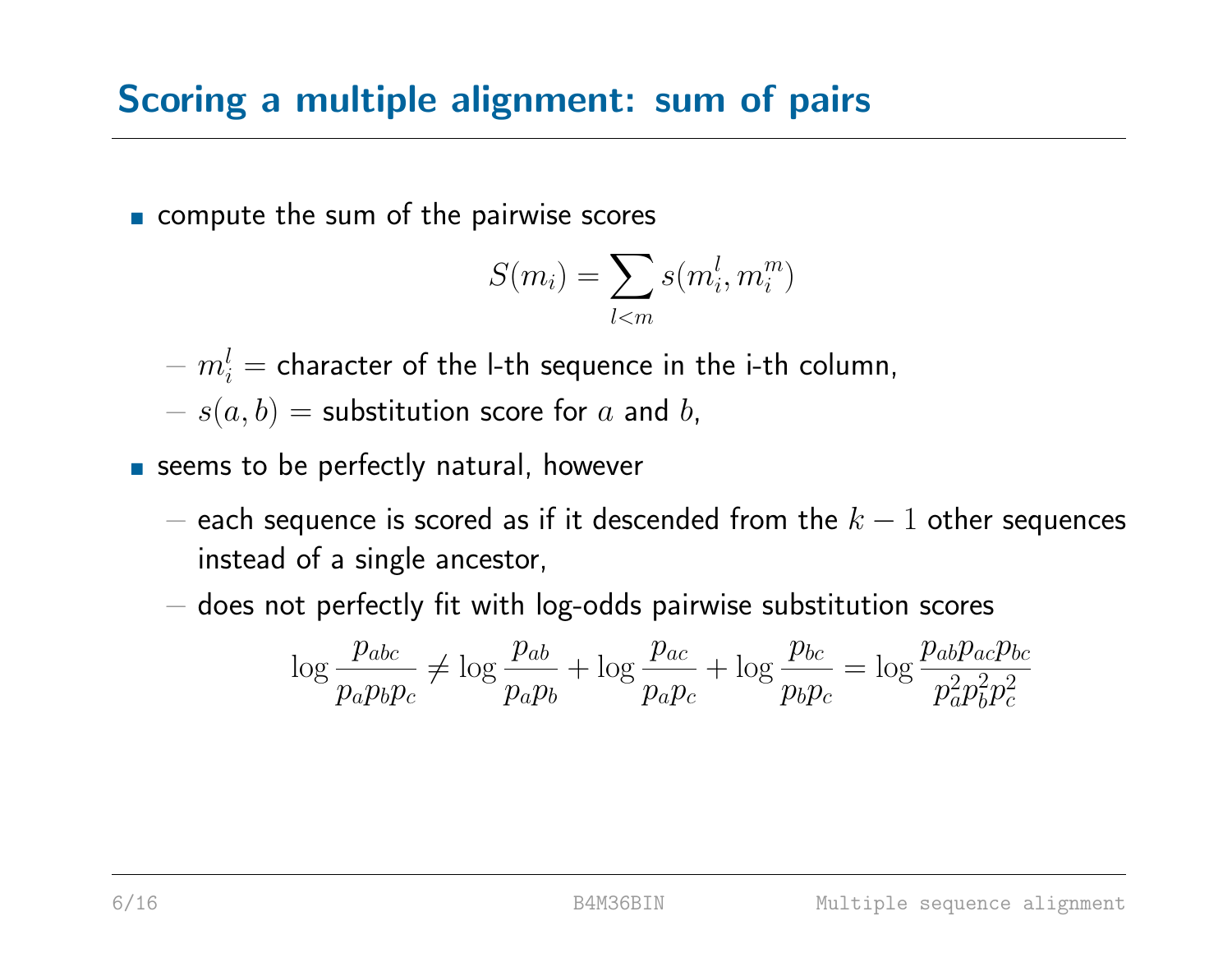## Scoring a multiple alignment: minimum entropy

**basic** idea

- − characters in each column can be seen as a message,
- − columns that can be communicated using few bits are good,
- $-$  try to minimize the entropy of each column,

$$
S(m_i) = -\sum_a c_{ia} \log_2 p_{ia}
$$

 $-c_{ia}$  = count of character  $a$  in column  $i$ ,

- $-p_{ia}$  = probability of character  $a$  in column  $i$ ,
- **n** analogically, stems from a model that assumes
	- − independent residues within the column as well as between columns, then the probability of a column  $m_i$  is

$$
P(m_i) = \prod_a p_{ia}^{c_{ia}}
$$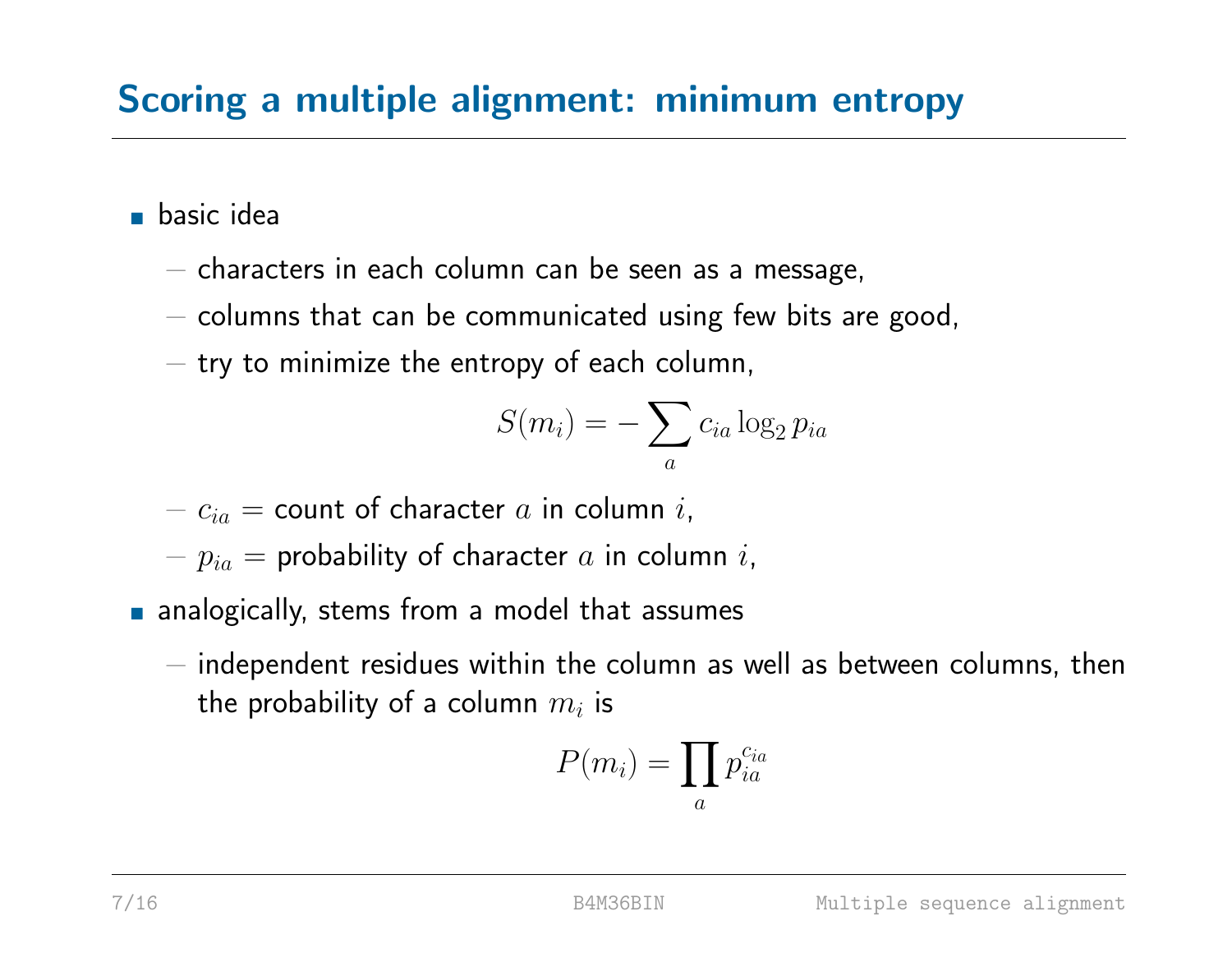# **Dynamic programming approach**

- **Example 2 can find optimal alignments using dynamic programming,**
- **Exercise 1** generalization of methods for pairwise alignment
	- $-$  consider k-dimension matrix for  $k$  sequences (instead of 2-dimensional matrix),
	- $-$  each matrix element represents alignment score for  $k$  subsequences (instead of 2 subsequences)

 $\alpha_{i_1,i_2,...,i_k}$  = the maximum score of an alignment up to the subsequences ending with  $x_i^1$  $i_1^1, x_{i_2}^2, \ldots, x_{i_k}^k,$ 

- **given** k sequences of length  $n$ 
	- $-$  space complexity is  $\mathcal{O}(n^k)$ .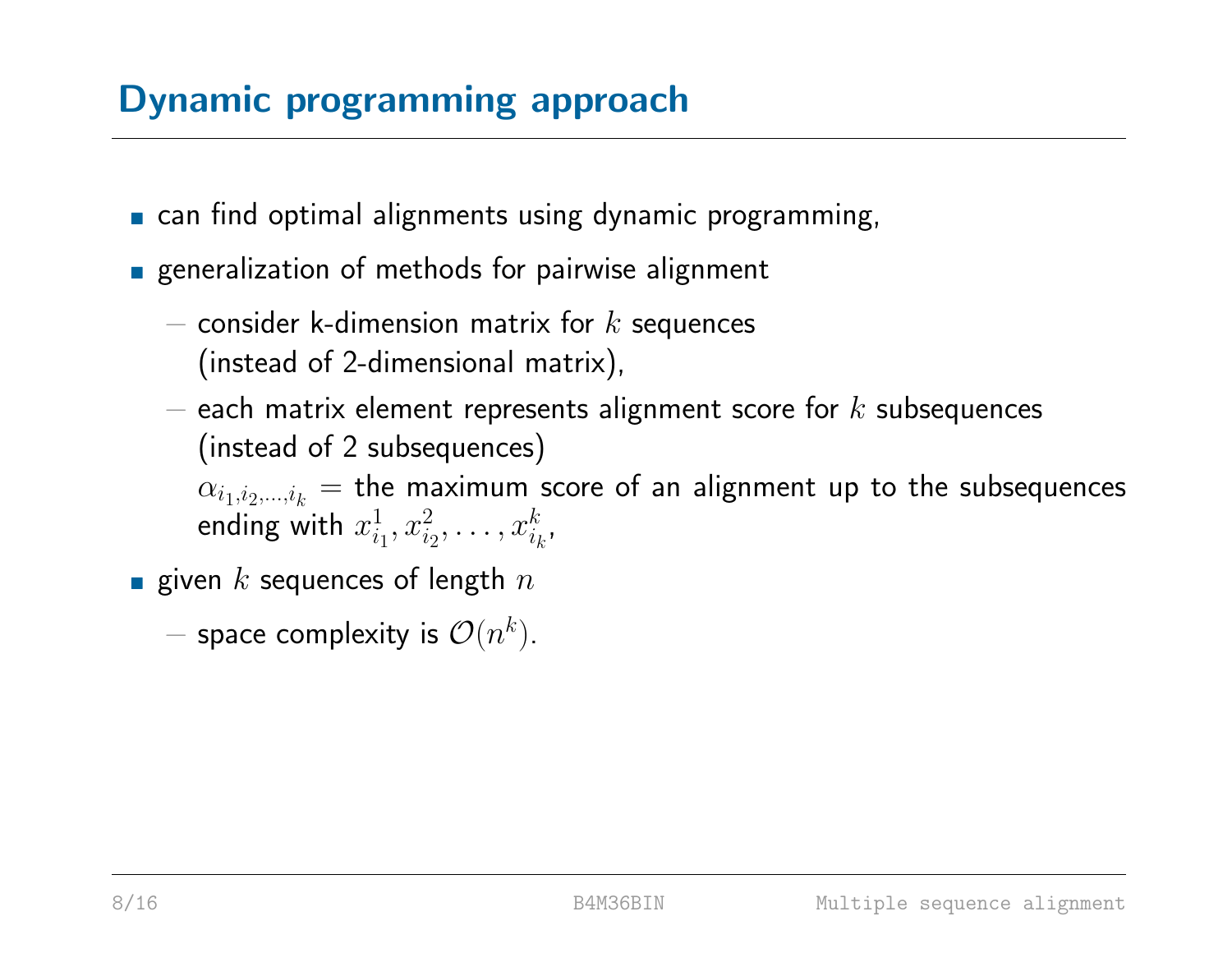# **Dynamic programming approach**

$$
\alpha_{i_1,i_2,\dots,i_k} = max \begin{cases} \alpha_{i_1-1,i_2-1,\dots,i_k-1} + s(x_{i_1}^1, x_{i_2}^2, \dots, x_{i_k}^k) \\ \alpha_{i_1,i_2-1,\dots,i_k-1} + s(-, x_{i_2}^2, \dots, x_{i_k}^k) \\ \alpha_{i_1-1,i_2,\dots,i_k-1} + s(x_{i_1}^1, -, \dots, x_{i_k}^k) \\ \vdots \\ \alpha_{i_1,i_2,\dots,i_k-1} + s(-, -, \dots, x_{i_k}^k) \\ \vdots \end{cases}
$$



Find a path through k-dimensional matrix

**Time complexity is** 

$$
{}-{\cal O}(k^22^kn^k)
$$

if we use sum of pairs,

 $\mathcal{O}(k 2^k n^k)$ 

if column scores can be computed in  $\mathcal{O}(k)$ as with entropy.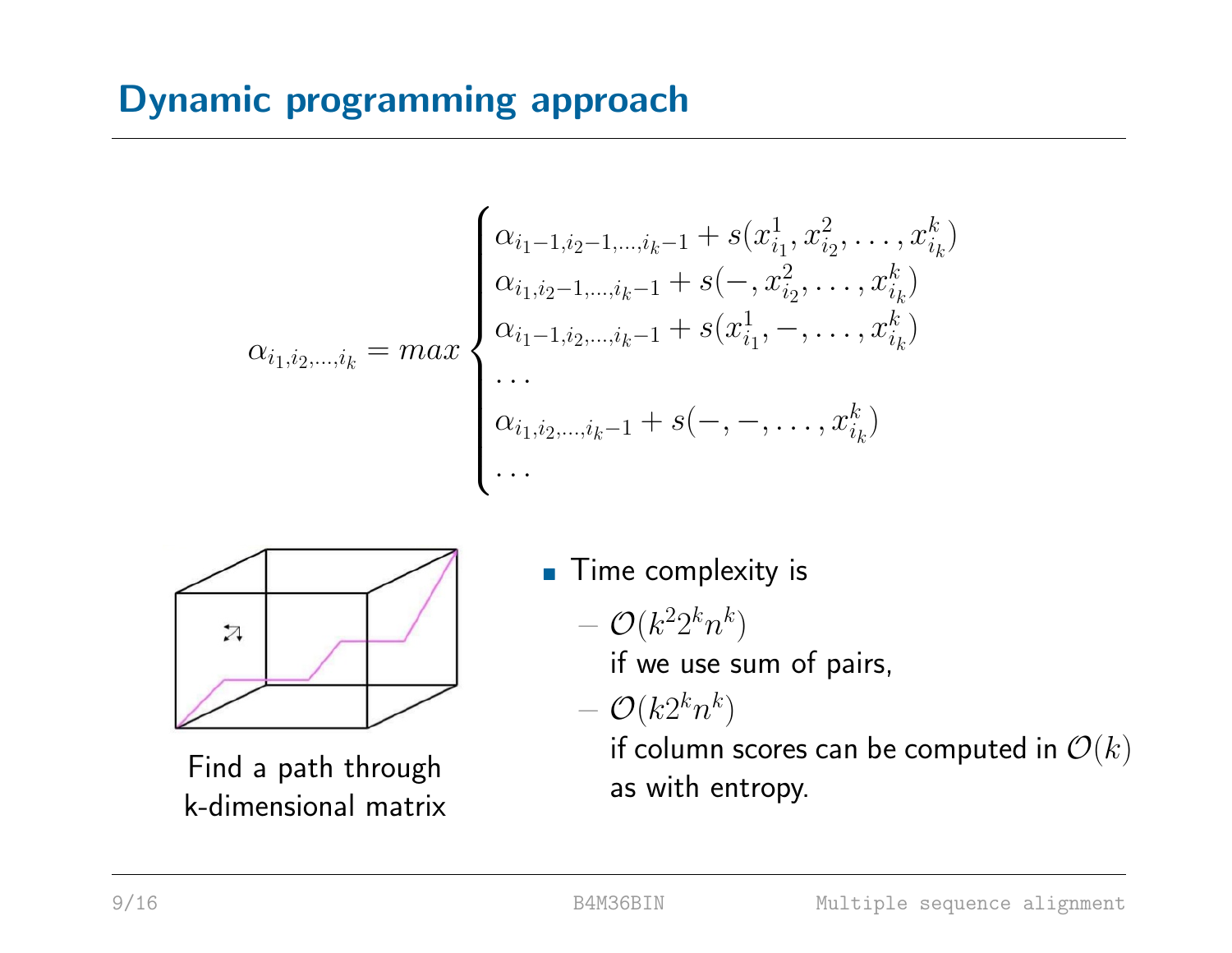## Heuristic alignment methods

- DP approach is exponential in the number of sequences
	- $-$  heuristic methods used for larger  $k$ ,
- **progressive alignment** 
	- − construct a succession of pairwise alignments,
	- − star approach,
	- − tree approaches, like CLUSTALW,
- **iterative refinement** 
	- − given a multiple alignment (say from a progressive method),
	- − remove a sequence, realign it to profile of other sequences,
	- − repeat until convergence.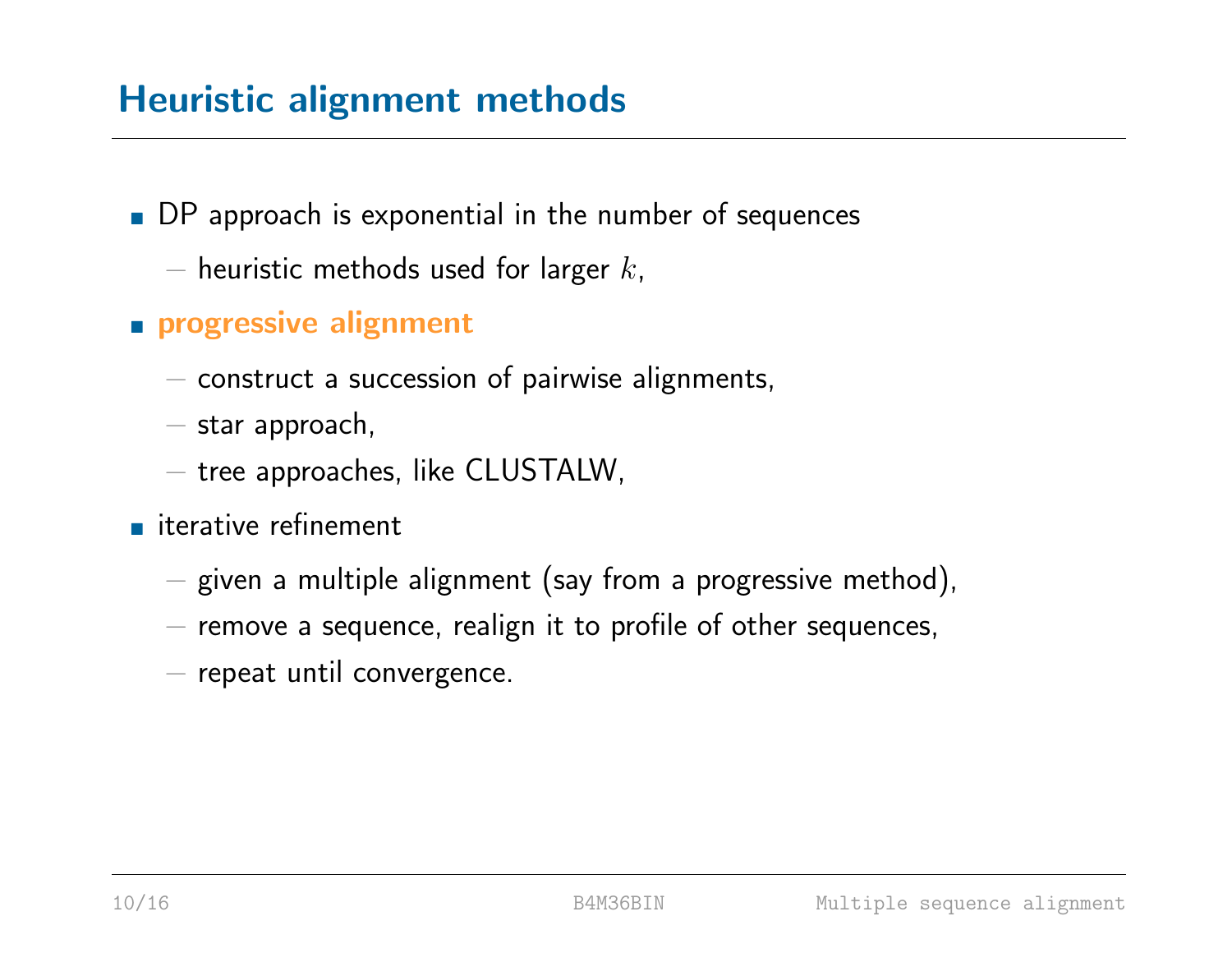## Star alignment

- **given:** k sequences  $x_1, \ldots, x_k$  to be aligned
- do:
	- $-$  pick one sequence  $x_c$  as the "center"
		- \* either try each sequence as the center, pick the one with the best multiple alignment,
		- $\ast$  or compute all pairwise alignments and select  $x_c$  that maximizes  $\sum_{i\neq c} sim(x_i, x_c)$ ,
	- $-$  for each  $x_i \neq x_c$  determine an optimal alignment between  $x_i$  and  $x_c$ ,
	- − merge pairwise alignments
		- \* "once a gap, always a gap",
		- \* shift entire columns when incorporating gaps,
- **Fig. 2** return: multiple alignment resulting from aggregate.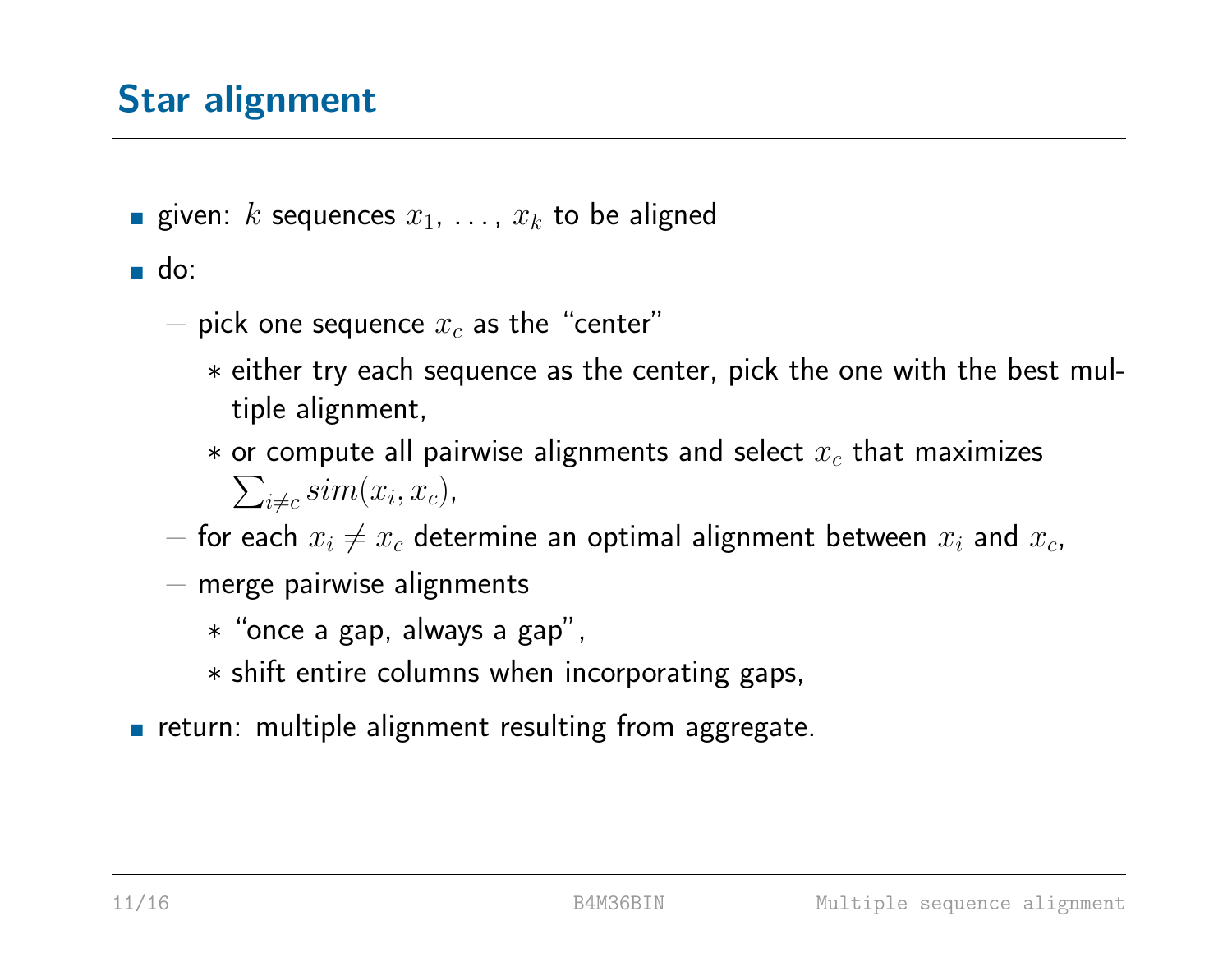### Star alignment: example

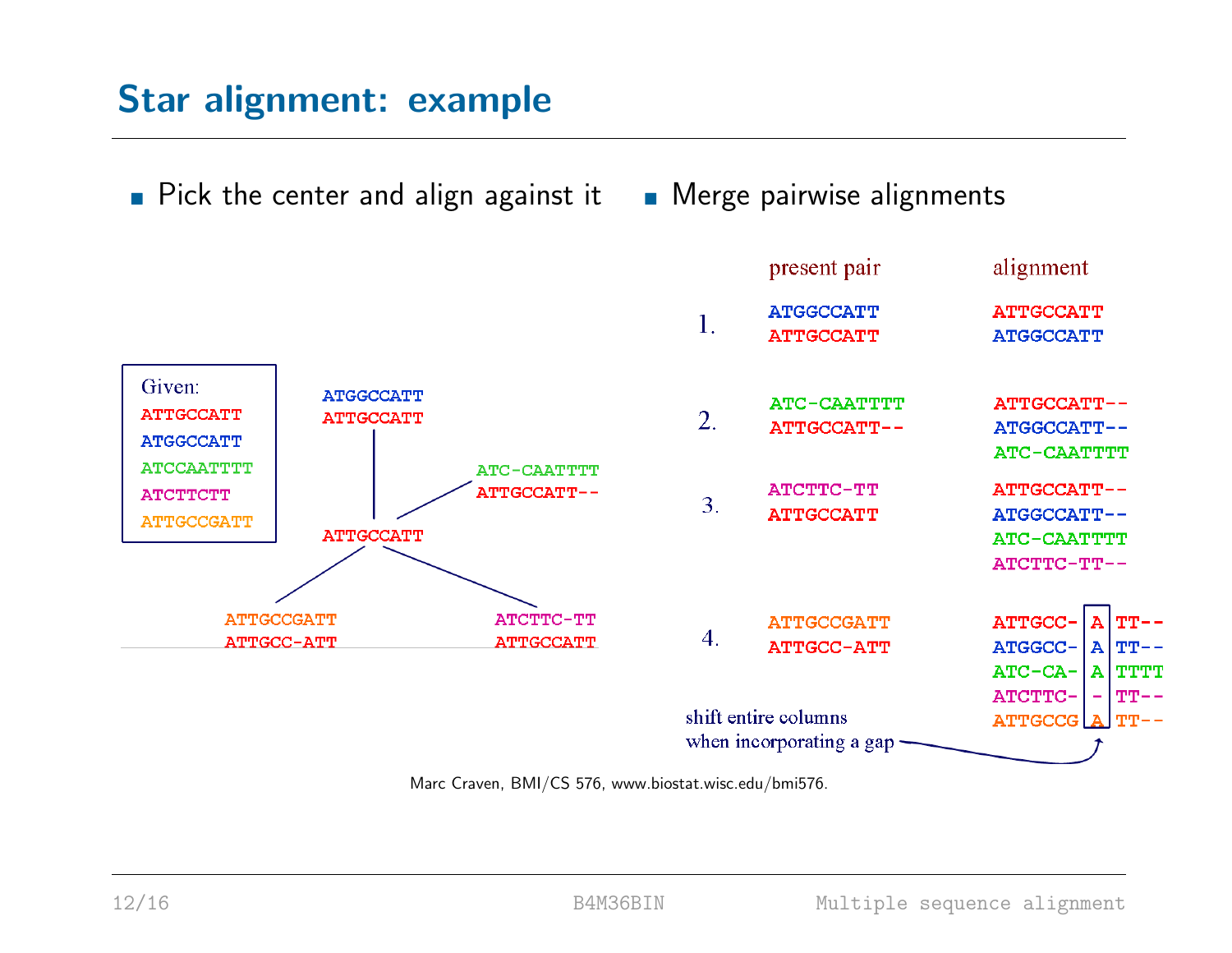## **Tree alignments**

- basic idea
	- − organize multiple sequence alignment using a **guide tree** 
		- \* leaves represent sequences,
		- \* internal nodes represent alignments,
- determine alignments from bottom of tree upward
	- $-$  return multiple alignment represented at the root of the tree,
- one common variant is the CLUSTALW algorithm [Thompson et al. 1994]
- **progressive alignment in CLUSTALW** 
	- − depending on the internal node in the tree, we may have to align
		- \* a sequence with a sequence,
		- $*$  a sequence with a profile (partial alignment),
		- \* a profile with a profile,
	- $-$  in all cases we can use dynamic programming
		- \* for the profile cases, use sum of pairs scoring.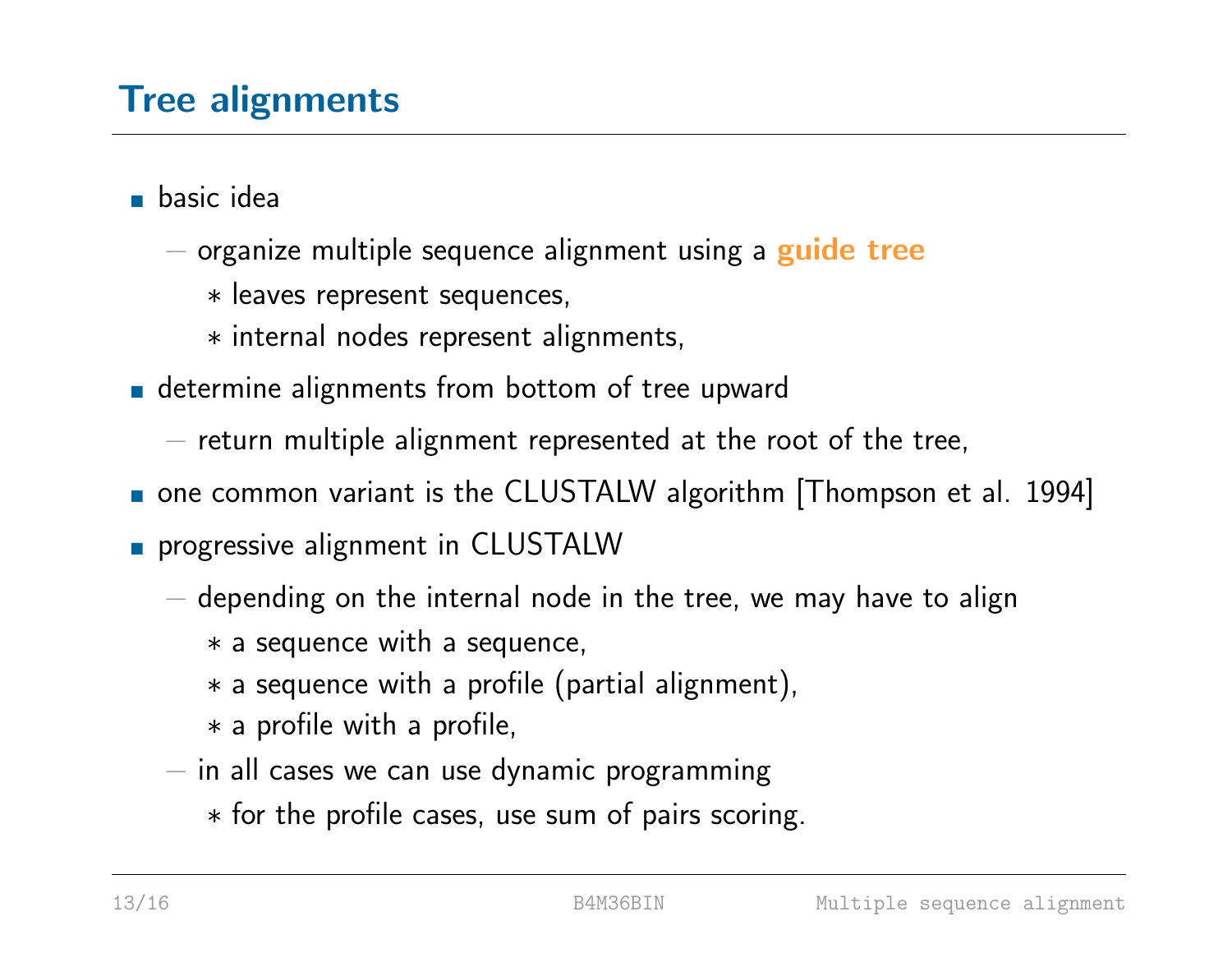### Tree alignment: example

■ The whole guide tree and one particular profile alignment

− pairwise alignment, always shift entire columns.

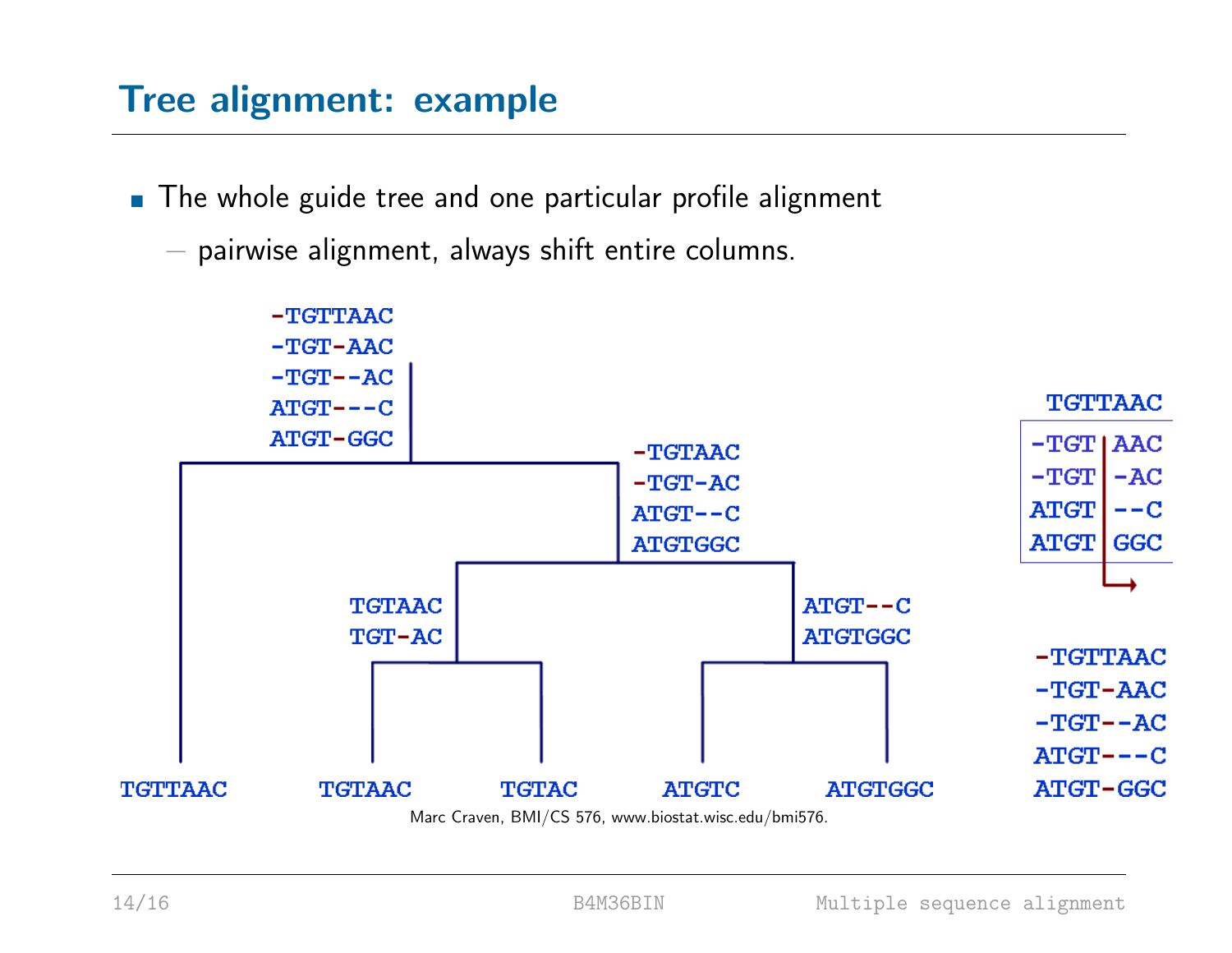### Profile alignment: example

- Scoring scheme
	- − if  $x_i = y_j$  then  $s(i, j) = 1$  otherwise  $s(i, j) = -1$ , gap penalty = 2,
	- − sum of pairs method,
- **profiles never brake (no shifts inside of them)** 
	- − the last alignment below is not allowed,
	- − score only between profiles, within-profile scores remain constant.